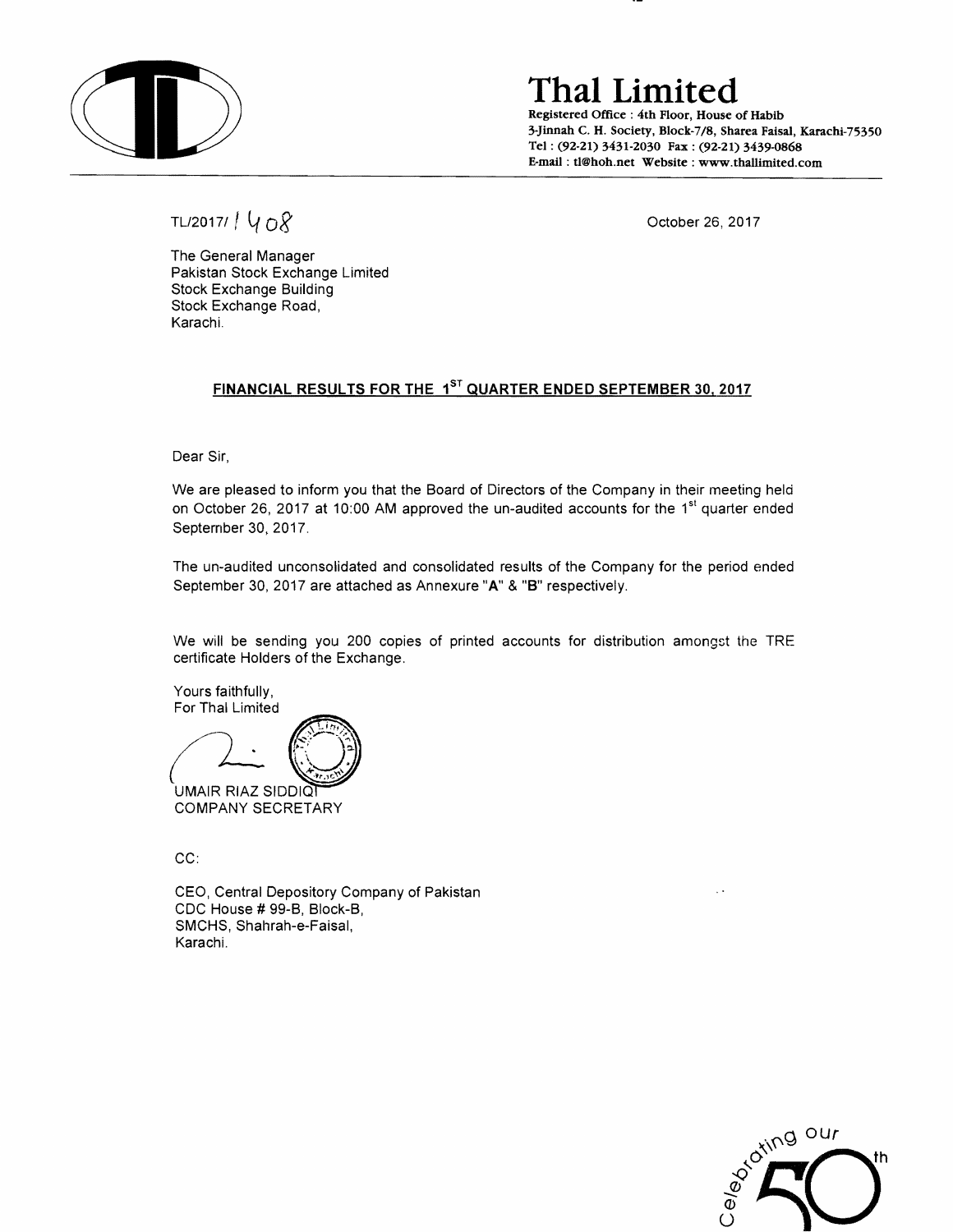

## **ThaI Limited**

Registered Office: 4th Floor, House of Habib 3-Jinnah C. H. Society, Block-7/8, Sharea Faisal, Karachi-75350 Tel: (92-21) 3431-2030 Fax: (92-21) 3439-0868 E-mail: tI@hoh.net Website: www.thallimited.com

#### Annexure - A

#### Condensed Interim Unconsolidated Profit and Loss Account (unaudited) For The 1st Quarter Period Ended September 30, 2017

|  | (Rupees '000')<br>1st Quarter of 30th September |             |
|--|-------------------------------------------------|-------------|
|  |                                                 |             |
|  | 2017                                            | 2016        |
|  | 4,090,615                                       | 3,559,943   |
|  | (3,358,614)                                     | (2,780,421) |
|  | 732,001                                         | 779,522     |
|  | (55, 649)                                       | (61, 593)   |
|  | (172,069)                                       | (148, 581)  |
|  | (46, 393)                                       | (58,780)    |
|  | (274, 111)                                      | (268, 954)  |
|  | 198,608                                         | 284,778     |
|  | 656,498                                         | 795,346     |
|  | (3,957)                                         | (2,237)     |
|  | 652,541                                         | 793,109     |
|  | (152,989)                                       | (190, 793)  |
|  | 499,552                                         | 602,316     |
|  | <b>Rupees</b>                                   |             |
|  | 6.17                                            | 7.43        |